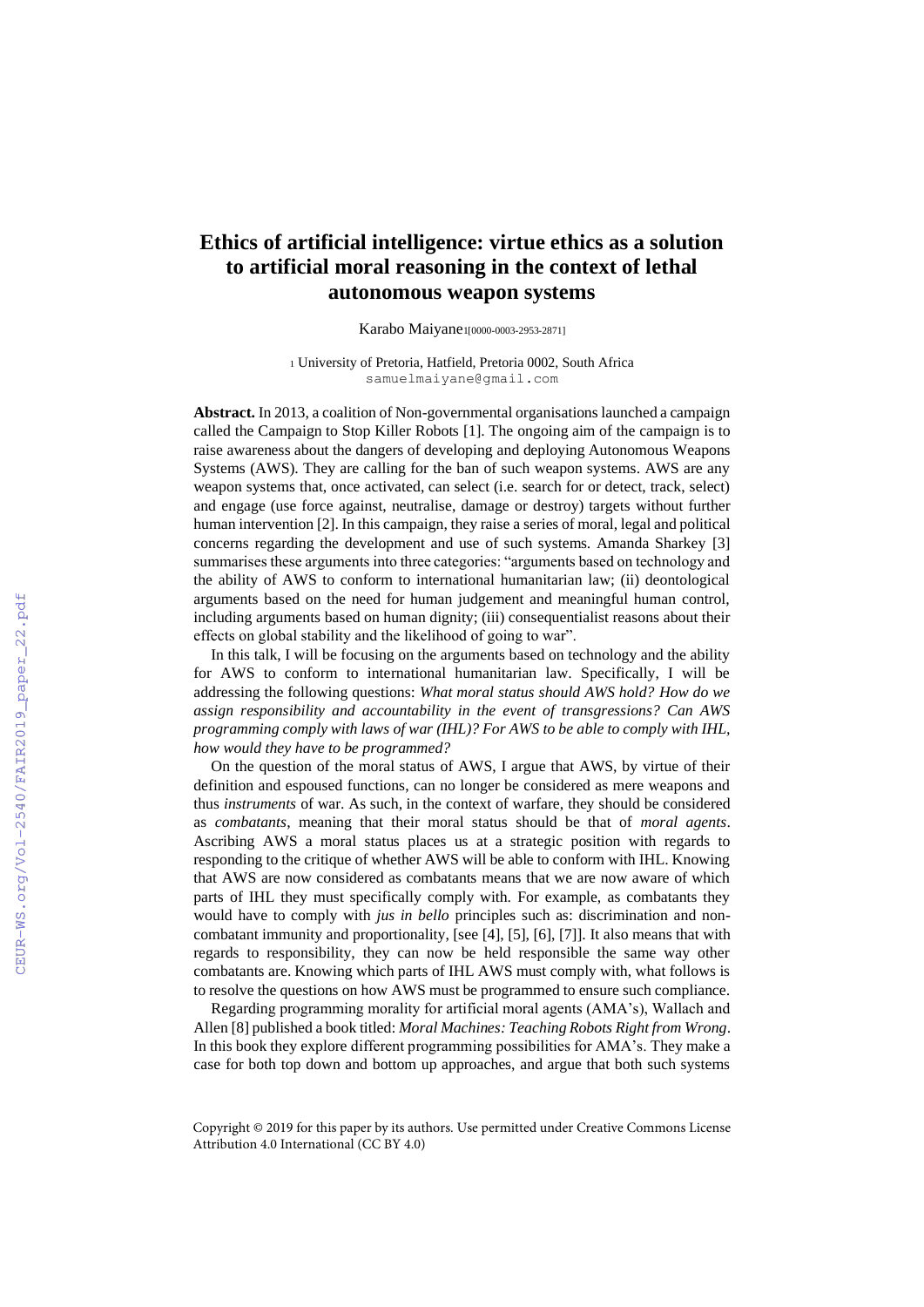have shortcomings: top down in that explicit procedural systems don't work in all situations, especially in warfare where some situations cannot be anticipated; and bottom up in that learning systems need the position from which to learn from. They argue that "If neither a pure top-down approach nor a bottom-up approach is fully adequate for the design of effective AMAs, then some hybrid will be necessary" [8, p. 117]. This is an approach that combines both top-down and bottom up approaches. Many [see [4], [5], [8], [9]] who argue in favour of hybrid approaches consider virtue ethics as an important normative approach. Specifically, the focus is on Aristotle's conception of virtue as twofold, moral and intellectual. For Aristotle [10], intellectual virtues can be *taught*, and moral virtues can be cultivated through *habit* over time. It is because of this distinction he makes that researchers in the field find his conception of virtue attractive for hybrid approaches. Wallach and Allen [8] argue that intellectual virtues can be programmed using a top-down programming, whilst moral virtues can come about as a result of a "bottom up process of learning and discovery by an individual through practice".

I argue that a hybrid program, using a virtue ethics normative approach, would be the solution for moral reasoning in the case of AWS. I wish to clarify here that by a virtue approach I do not mean programming specific virtues into AWS; I mean using the framework that Aristotle argues should be followed by human agents in terms of cultivating virtues. I argue this because for Aristotle, virtues are those characteristics that makes one good at what they do. Thus, their acquisition is through learning how to be good at that which one does, by doing it constantly – from being taught rules (intellectual virtues), to learning them by continuous practice over time (moral virtues). I will illustrate that Aristotle's conception of how virtues are acquired offers a good framework for building an architecture of an autonomous moral agent, especially one that operates under defined contexts such as AWS in warfare. In this sense the top down approach would be used to program IHL while the bottom up approach would use machine learning as learning program to train AWS.

I am not arguing that a virtues-based architecture is the only one that can work in programming morality in all AMAs, only that in the case of AWS in warfare it is ideal. This is because such an architecture allows for universal programming of rules (IHL) on the one hand but accepts dynamic applicability (applicability based on context and agent) on the other. Which is what is required of combatants in warfare.

**Keywords:** Autonomous Weapon Systems, Artificial Intelligence, Virtue ethics, Moral agency, Just war theory.